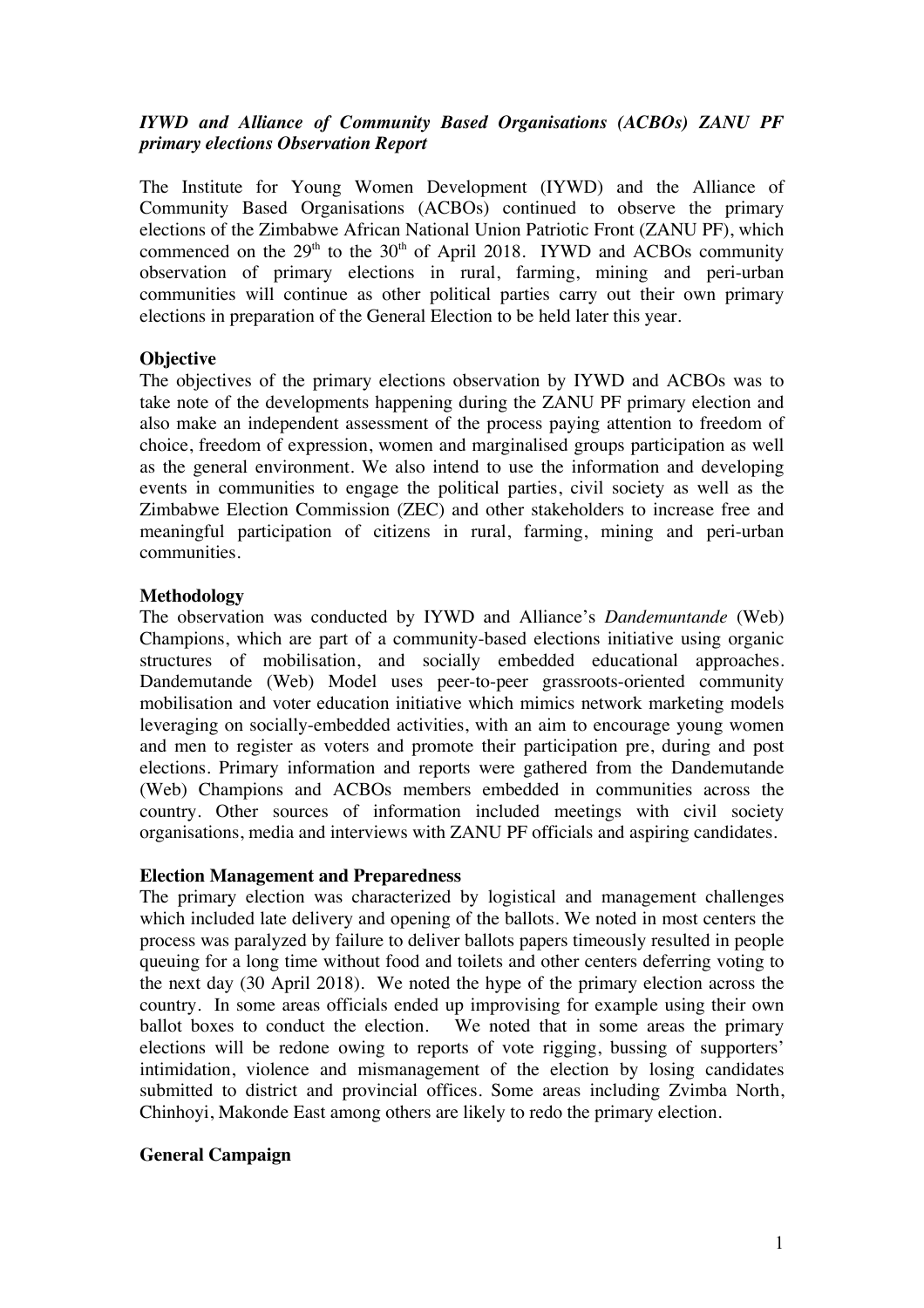Aspiring candidates campaigned freely and raised posters in their communities and on social media. Aspiring candidates had unfettered access to their constituencies and electorate. Additionally the campaigning period was characterized by the following reports:

**Vote Buying:** There were reported cases of buying voters with rice, mealie meal, cooking oil, cash and alcohol. On the  $29<sup>th</sup>$  of April 2018, in Chipinge South Constituency candidates utilized delays to buy votes using lunch to the already gathered hungry voters. Vote buying was also witnessed in Ward 5 Bindura North Constituency where some candidates also took advantage of election delay on 29 April and started to buy votes, promising to buy people food hampers if they vote for him.

**Intimidation:** Candidates and supporters were intimidated in Gutu and other areas. It was reported that during some aspiring candidates meetings, opposing candidates sent people to write names of those who had attended the meetings and then follow up threatening the supporters or luring them with freebies.

**Violence:** Case of violent disruptions were noted in some cases aspiring candidates had to be removed from the polling station. In Mazowe South, Ward 18, violence erupted on 30 April as people forced their way into the polling station having gathered as early as 8 am only for the election (postponed from the previous day) to begin in the afternoon. In Murehwa supporters sieged the polling station threatened officials before burning the ballot papers.

# **Media Coverage and Environment**

The primary election received wide coverage from both the private and public media. Social media was also used to disseminate news on campaigns, incidents as well as election outcomes. We noted the infringement of the rights of journalists to access information for example the Daily News Editor, Gift  $\text{Phiri}^1$  was arrested in the line of duty. Despite the increased access and updates of election developments on social media, IYWD and the Alliance noted the high prevalence of fake news. In some cases aspiring candidates were declared winners or losers before counting had been completed.

# **Women's Participation**

l.

IYWD and ACBOs noted participation of women as aspiring candidates, polling offices as well as voters in the primary election. An analysis of the results released by ZANU PF for the National Assembly representative indicate that 10% are female, 80% male and 10% yet to be announced. Even if the 10% of the pending results are to female it is still a far from achieving the 50/50 gender representation as enshrined in the Constitution of Zimbabwe specifically S17 and S56 that stipulates gender balance, equality and non-discrimination of all.

<sup>&</sup>lt;sup>1</sup> https://www.zimeye.net/2018/04/29/police-run-zanu-pf-primaries-news-editor-

https://www.dailynews.co.zw/articles/2018/04/30/zanu-pf-polls-a-totaldisaster?src=ilaw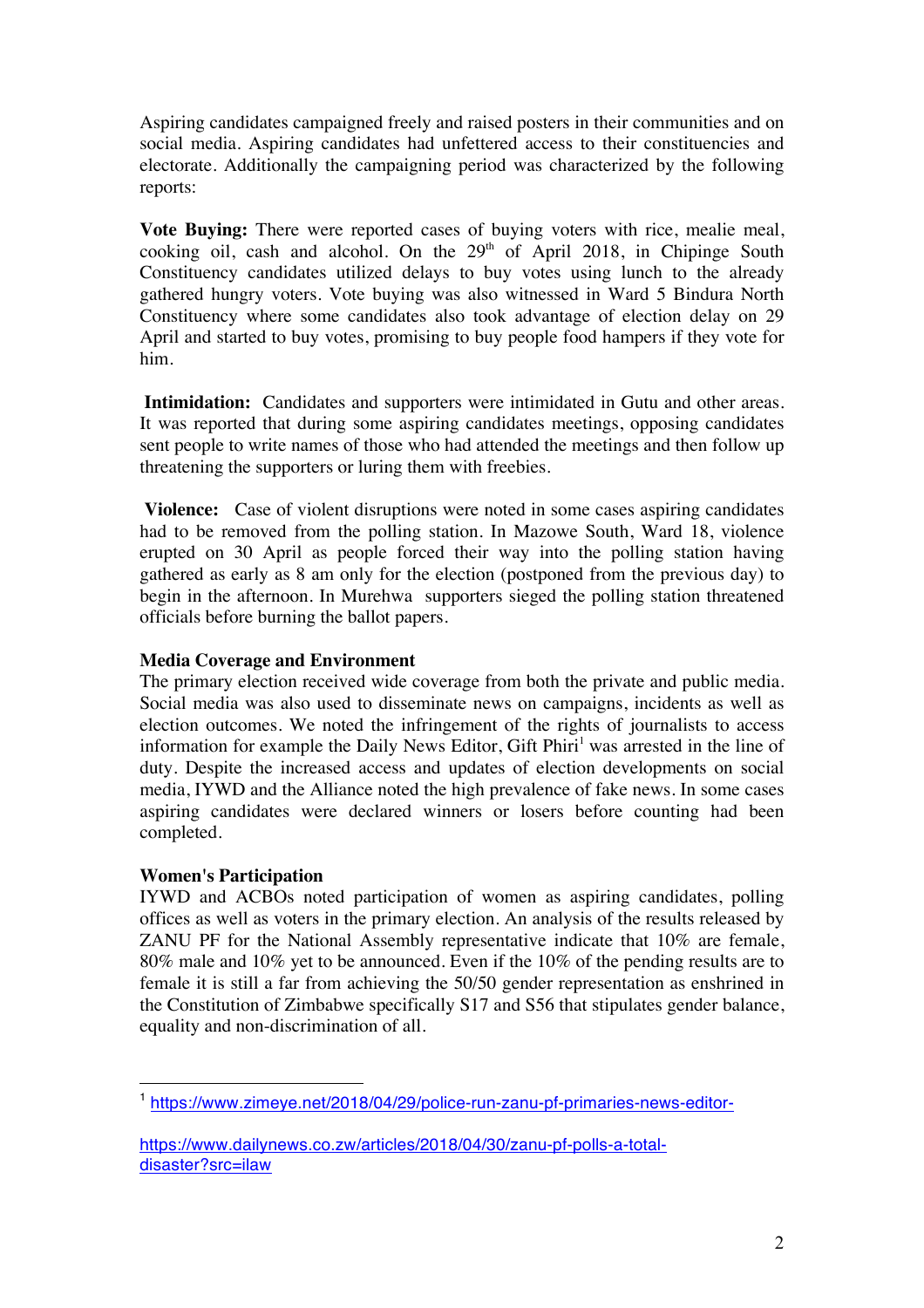**Figure 1: ZANU PF Member of Parliament Representatives for 2018 General Election (Source: ZANUPF)**

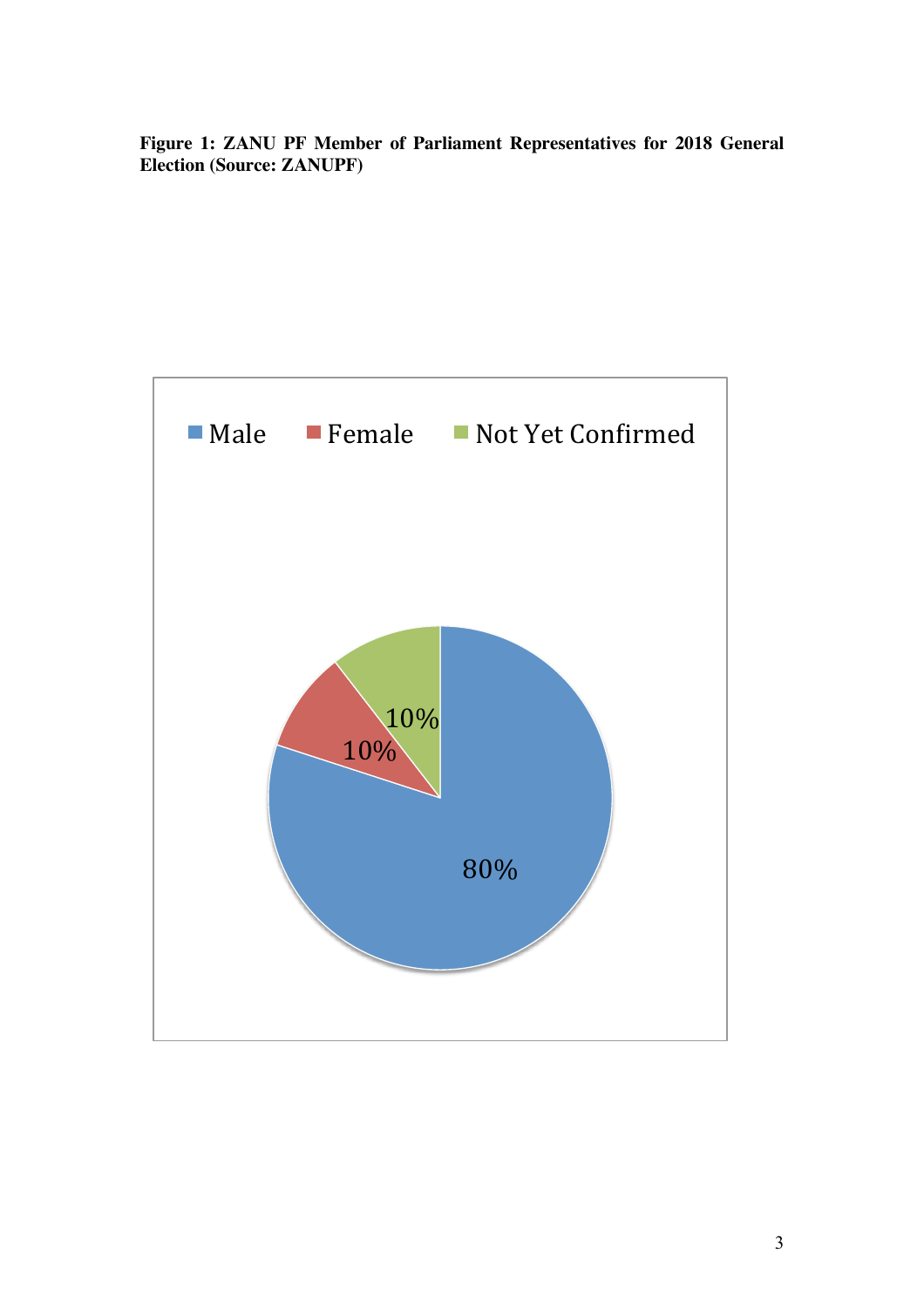| <b>Province</b>         | <b>Female</b>  | <b>Male</b>             | <b>Not</b><br>confirmed | yet Total<br>of<br><b>Constituencies</b> |
|-------------------------|----------------|-------------------------|-------------------------|------------------------------------------|
| Bulawayo                | $\mathbf{1}$   | 11                      | $\boldsymbol{0}$        | 12                                       |
| Harare                  | $\mathbf{1}$   | 26                      | 3                       | 30                                       |
| Manicaland              | $\overline{4}$ | 20                      | $\mathbf{1}$            | 25                                       |
| Mashonaland Central 0   |                | 17                      | 1                       | 18                                       |
| <b>Mashonaland East</b> | $\overline{4}$ | 16                      | $\overline{2}$          | 22                                       |
| Mashonaland West        | $\overline{2}$ | 15                      | 5                       | 22                                       |
| <b>Masvingo</b>         | $\overline{2}$ | $\overline{22}$         | $\overline{2}$          | 26                                       |
| Matabeleland North 4    |                | $\overline{\mathbf{4}}$ | 5                       | 13                                       |
| Matebeleland South 1    |                | 12                      | $\overline{\mathbf{0}}$ | $\vert 13 \vert$                         |
| <b>Midlands</b>         | $\mathbf{1}$   | 25                      | $\overline{3}$          | 29                                       |
| <b>Total</b>            | 20             | 168                     | $\overline{22}$         | 210                                      |

## **Table 1: ZANU PF Member of Parliament Representatives for 2018 General Election (Source: ZANUPF)**

# **General Participating Environment**

We observed that on 29 April and 30 April 2018 ZANU PF supporters went to the polling centers with anticipation and excitement to select candidates of their choice to represent their constituencies in the nation's general election. The voter turnout was lower as usually seen in the past elections. Reports of low voter turnout were reported in the majority of polls to include Guruve North Constituency, Masvingo (Gutu-Tongogara Constituency) and St Mary's Chitungwiza Constituency. We also noted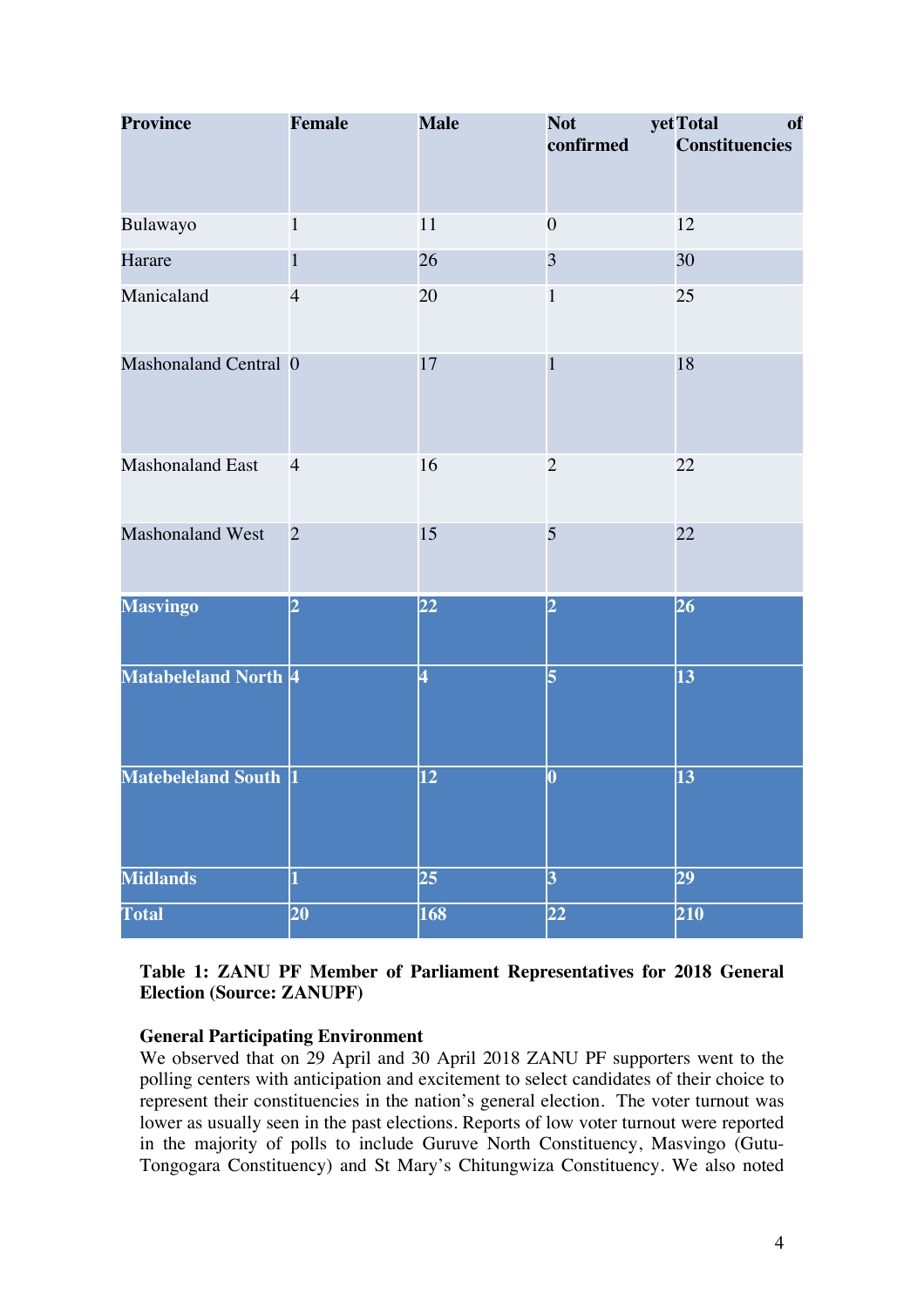lose of senior officials of ZANU PF and pending electoral disputes which are before the party leadership.

We also noted that citizens continued to walk long distances to go and vote, which can be a deterrent to voting and exercising the right to vote by the elderly and the disabled who might need assistance to access the voting centers.

## **Voters Roll**

We noted incidences were some names of voters and candidates were missing from the voters roll. Officials had to improvise and add the missing names using pens whilst in some areas those missing from the voters roll were not allowed to vote. On 29 April at Ward 15 Mazowe West Constituency the election started late and some voters went back home before ballots came. Few people voted when the ballots eventually arrived and the election continued to the following day. This was also the case in Bindura North Ward 5, Bindura South Ward 6 and 13 and Bindura North Ward 19, Shamva North Ward 26. At some polls, ballots did not arrive and elections had to be postponed. Postponements were reported in Chipinge South Constituency, Rushinga Constituency, Mt Darwin East Constituency, Mazowe South Ward 8 and Uzumba Maramba Pfugwe (UMP) among others.

We also noted reports and allegations of using the voters' roll to rig the primary elections by some aspiring candidates and officials. In Chiredzi South aspiring Member of Parliament candidates and 7 Councilors including Darlington Chiwa and Norman Sharara and others pulled out of the election and petitioned the party President, ED Mnangagwa for a rerun of the election.

## **Ballot Papers**

**T**he observers noted that ballot papers arrived late in most areas resulting in the election starting late and in other centers continuing to the following day. Owing to late arrival some voters had to leave before casting their votes.

Names of some aspiring candidates were not on the papers and had to be added in some areas. On the  $30<sup>th</sup>$  of April voters boycotted the election at Foothills Farm (Bindura North Constituency) after names of the candidates they wanted were missing on the ballot papers.

We noted in some areas ballots were depleted before closing of the ballot and whilst some eligible voters had not casted their ballots for example in Guruve North 14 cells failed to cast their vote as ballots were depleted.

## **Role of the Zimbabwe Republic Police**

The role of the Zimbabwe Republic Police (ZRP) during election time is to protect citizens and maintain law and order. We noted reports alleging the use of ZRP officials to campaign for certain candidates. ZRP officers were also used to as presiding officers in some constituencies whilst police vehicles were also seen carrying ballot papers to polling centers. The use and conduct of the ZRP is in contradiction of section 219 (2) of the constitution, which stipulates their role and professional duties to serve the people of Zimbabwe in a non-partisan manner.